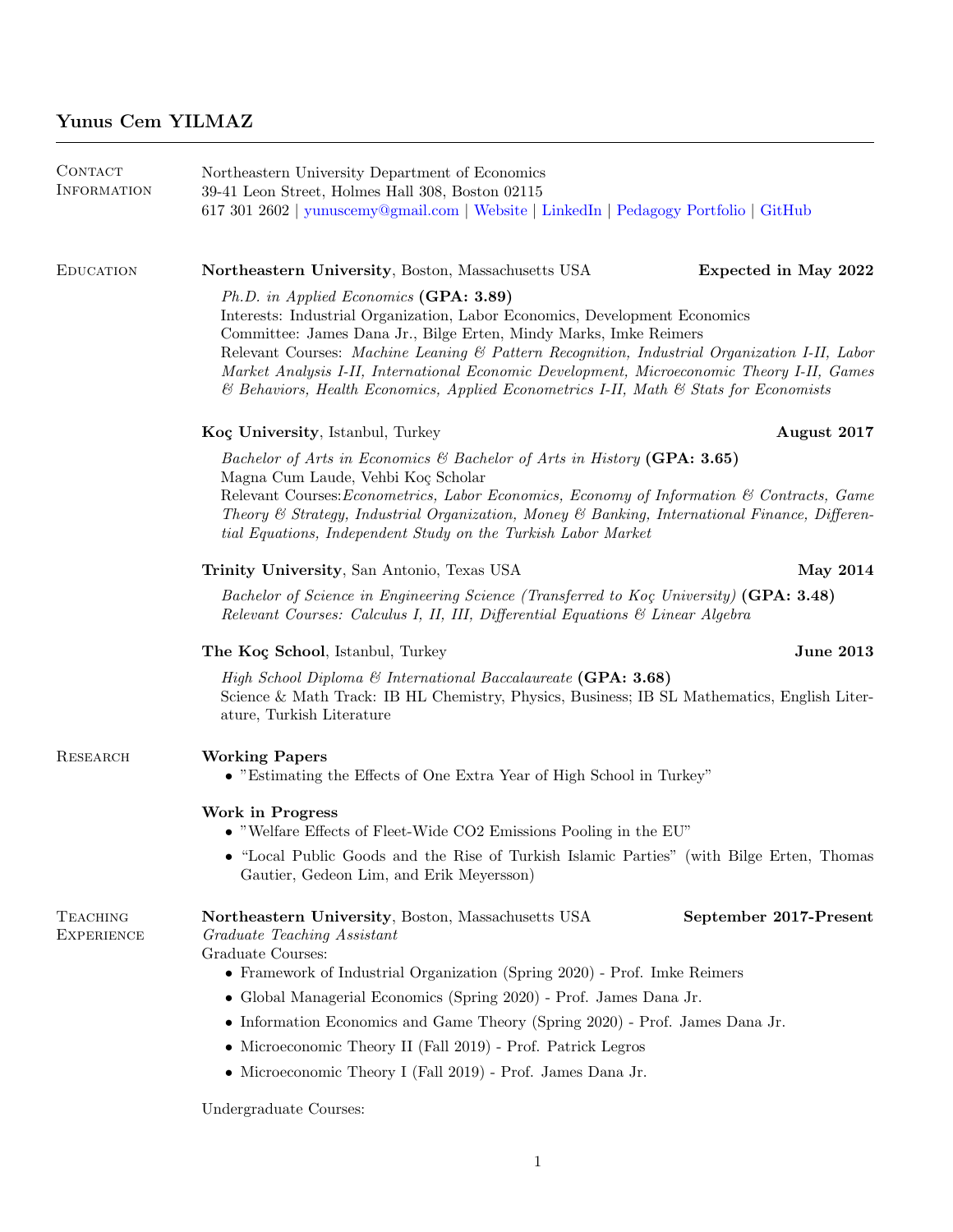- Behavioral Economics (Fall 2021) Prof. Silvia Prina
- Statistics (Spring 2021) Prof. Philip Hanser
- Economics of Sustainability (Spring 2021) Prof. Madhavi Venkatesan
- Economics of Race (Spring 2021) Prof. Madhavi Venkatesan
- Microeconomic Theory (Spring 2020) Prof. Imke Reimers
- Principles of Microeconomics (Spring 2019) Prof. Donghee Jo
- Labor Economics (Fall 2018) Prof. Mindy Marks and Prof. Alicia Sasser Modestino
- Women's Labor and the Economy (Fall 2017-Spring 2018) Prof. Mindy Marks

## Tasks:

**RESEARCH** 

- Guided students on course material by holding weekly office hours and review sessions before exams
- Covered some lectures on undergraduate level microeconomics and labor economics
- Contributed to students' understanding of statistical software via workshops and online videos on Stata and Excel
- Graded and proof-read homework, projects and exams on undergraduate and graduate level microeconomics, labor economics and industrial organization courses
- Created problem sets and exam questions for newly designed microeconomics course aimed at first year students

**EXPERIENCE** Northeastern University, Boston, Massachusetts USA September 2020-February 2021 Graduate Research Assistant

## Worked with Prof. Bilge Erten and Prof. Silvia Prina

- Edited code in R to geocode and combine domestic violence related calls to police departments in multiple cities
- Converted code from R to Stata to combine geographic and individual data on domestic violence, employment, food insecurity, and immigration enforcement
- Designed heterogeneity analyses using event studies and diff-in-diff to estimate the effects of COVID-19 on domestic violence

Northeastern University, Boston, Massachusetts USA July-September 2019 Graduate Research Assistant

Worked with Prof. James Dana Jr.

- Wrote Python code to download and order Amazon sales, price data from keepa.com using Keepa API
- Automated the conversion and combination of the data sets obtained through Keepa using Python and Stata
- Planned, justified and ran regressions based on testable predictions of the economic theory of damaged goods using the created data set with Stata

| PROFESSIONAL | <b>Analysis Group</b> , Boston, Massachusetts USA                             | June-August 2021 |
|--------------|-------------------------------------------------------------------------------|------------------|
| EXPERIENCE   | Summer Associate                                                              |                  |
|              | $\bullet$ Explored and analyzed client data using State, R and SAS            |                  |
|              | • Worked on creating client-ready exhibits through the Microsoft Office Suite |                  |

Northeastern University, Boston, Massachusetts USA May-September 2020 Academic Technology Scholar